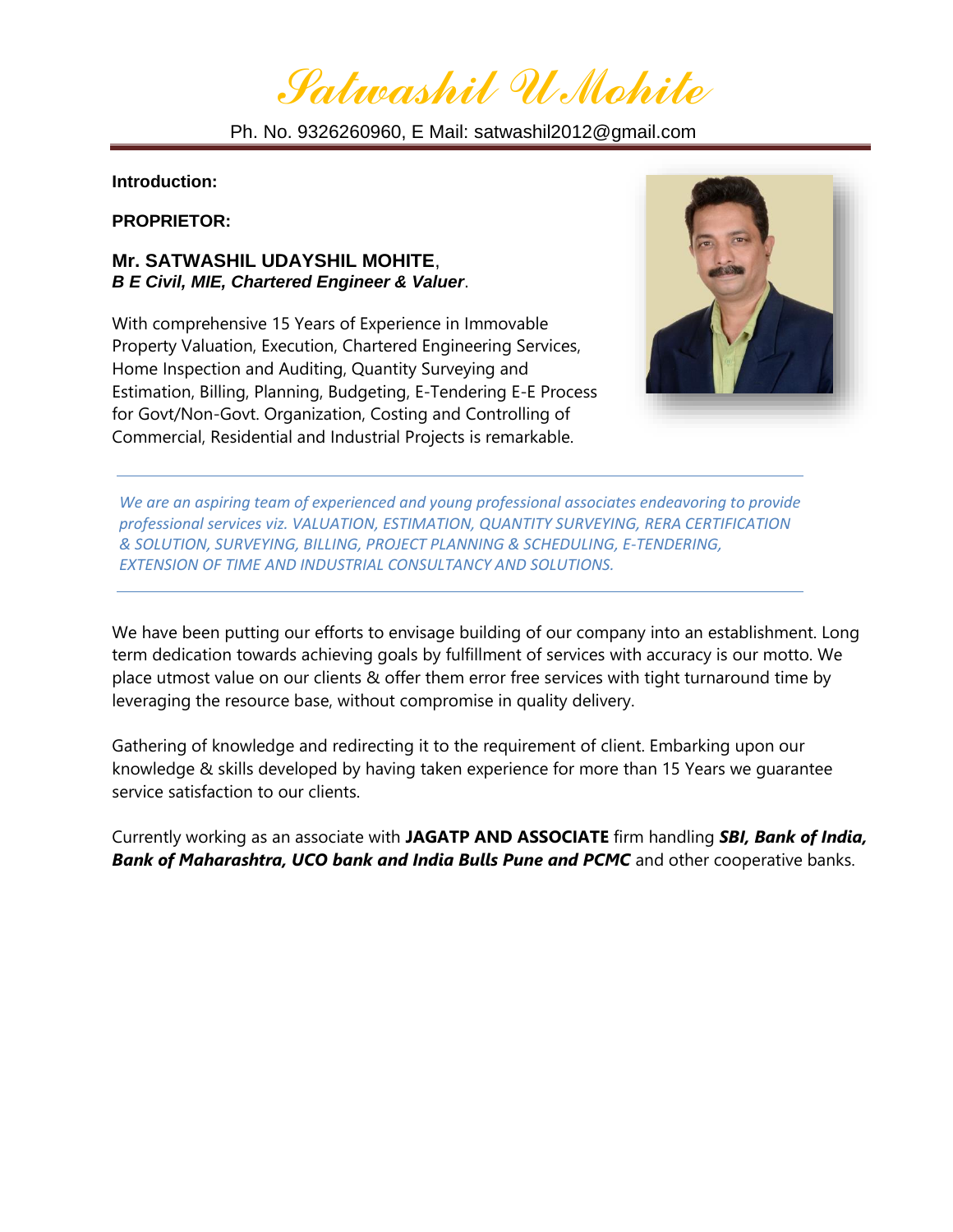#### **Team of our Professionals:**

### **A) Poona Office:**

 **Address: Office No 13, E Building, Lok Sangam Vihar, Nagras Road, Aundh, Pune -411007,**

#### **Team :**

1) Mr. Anil Sapte - B. E Civil, Approved Valuer, Sanctioning's, Billing

- 2) Mrs. Swapnali Patokar B E Civil, Quantity, Estimation and Rate Analysis
- 3) Mr. Dhondiba Bavdhane DCE, Supervision
- 4) Mr. Ajit Bhagat Supervision
- 5) Mr. Basling Swami- Manager
- 6) Mr. Prashant Dalvi DCE, Supervision
- 7) Mr. Nilesh Dalvi- Surveying.
- 8) Mr. Sachin Deokar- (MEP Consultant)

### **B) Mumbai Office:**

#### **Address: Office No. 604, 6 th floor, H wing, Sai Satyam, Aadharwadi Jail Road, Aadharwadi,Kalyan (w) 421301**

#### **Team :**

- 1) Mr. Mahesh Bansode Engineer, Thane
- 2) Mr. Deepak Pal- Engineer, Thane
- 3) Mr. Anil Tunkal Engineer Mumbai
- 4) Mr. Dinesh Patil Engineer New Mumbai
- 5) Mr. Sandeep Shelar Manager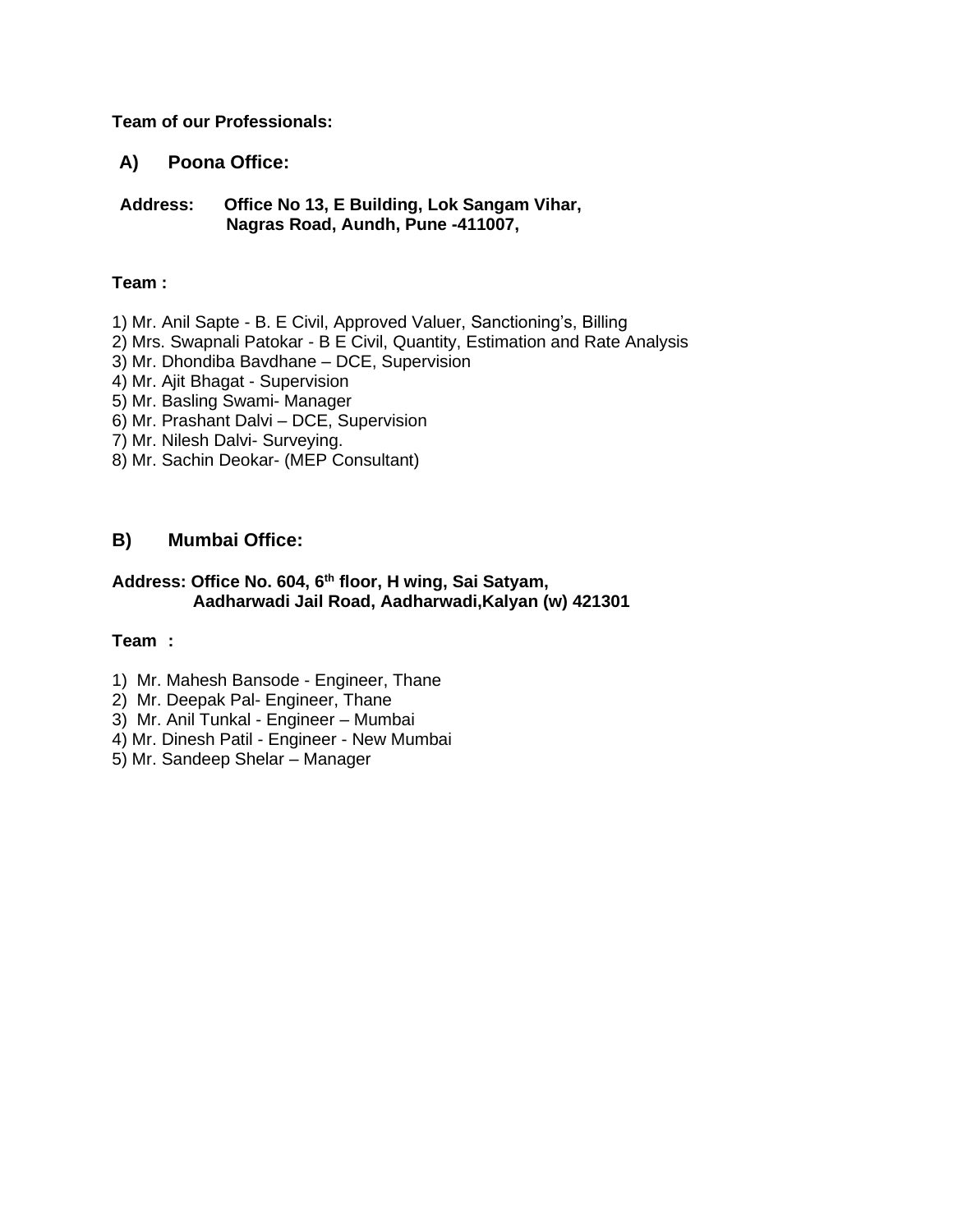Details of Services we provide along-with major works done :

**VALUATION SERVICES** : All types of Land & Building Valuations required for

- **1) Asset Verification.**
- **2) Visa Purpose**

**3)** All types of **Bank Valuations** through associate Nationalized Banks viz. SBI, Bank of Maharashtra, BOI Co-operative Banks, Patsanstha Worked with HDFC BBG, PNBHFL, LICHFL, IIFL, SCB, IDBI, COSMOS Bank etc. Handled more than 300 Cases per month for 10 Years Empaneled Valuer for LICHFL, Kolhapur from 2005 to 2008, Key Valuations *Dr. Kiran Doshi, Mr. Sanjay Ghodawat, Mr. Sunil Patil architect, Dr. Abhijit Raorane etc.*

## **4) Capital Gain Reports** for Income Tax

**5) Project Appraisal Reports**.: Key Projects. *Golden Sparrow- Prabhat Road, Diamond Associates, Ravet, Cozy Homes, Wagholi, Balbao Avenue, Ravet, Elite Colossal, F.C Road, Kakade Assocaites, Talegaon Dabhade*

**6) Commercial** (Offices, Shops, Showrooms, Hotels, Lodging, Petrol-Pumps) *Hotel Ramada, Pawai, Mumbai Hotel Pride, Shivajinagar, Pune Lodge Shanti Sadan, Mahabaleshwar Ambience Excellency, Wakad, Pune Ambience Hotel, Model Colony, Pune Petrol Pump at Kolhapur Jana Small Finanace Building, Erandwane, Pune D Y Patil, Medical College, Pimpri, Pune*

## **7) Industrial**

.

*Indo Afrique Paper Mill, Shirwal, Jolly Containers, Khandala, Exotic Fruits Pvt. Ltd., Ratnagiri, Industries in MIDCs of Pimpri Chinchwad, Bhosari,Hadapsar, etc.*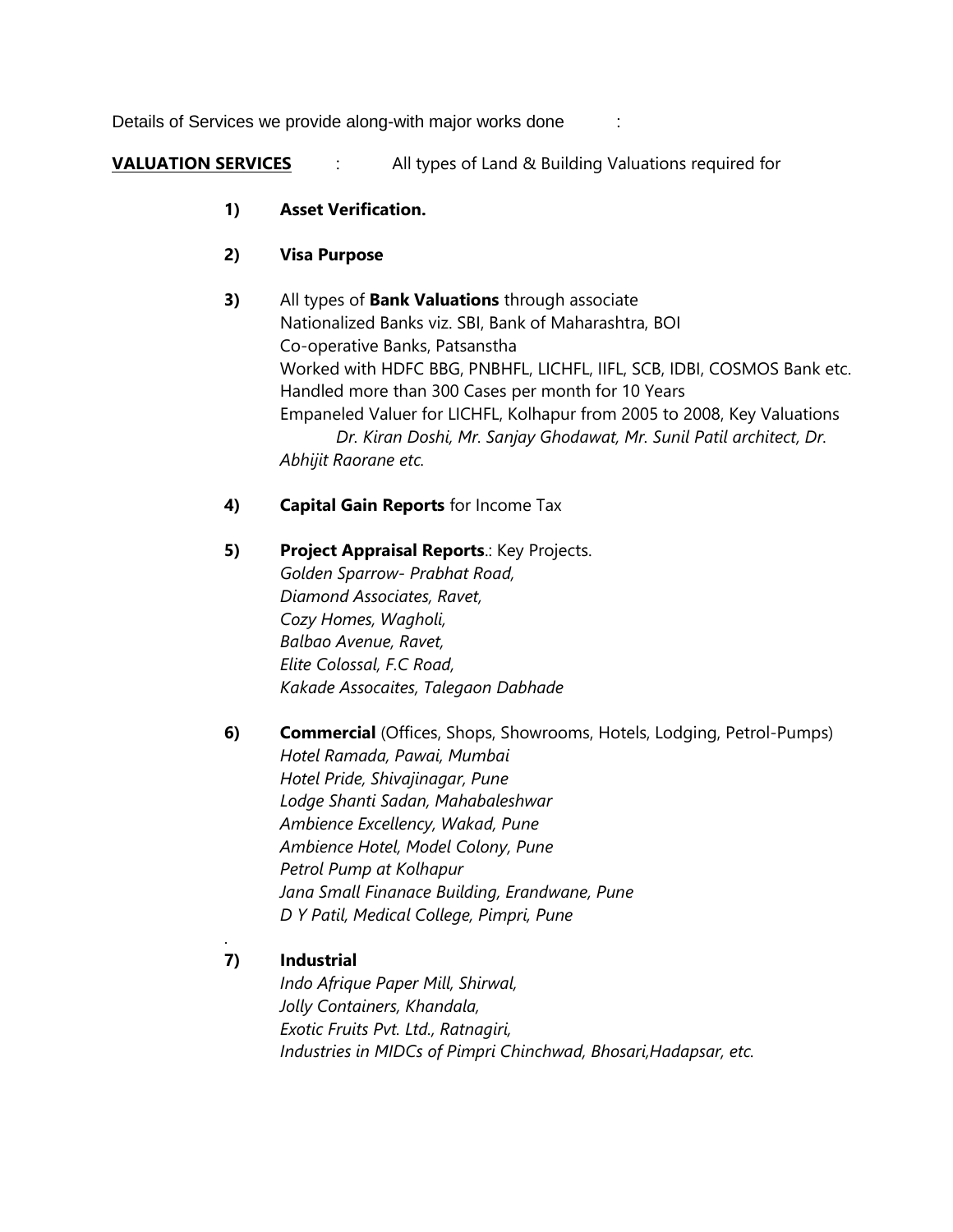## **CHARTERED ENGINEER SERVICES:**

## **A) RERA CERTIFICATION & SOLUTION**:

| 1) Saj Developers<br>$\therefore$         | RERA Certification with Quantity Surveying, Shirwal,<br>Pune.                |
|-------------------------------------------|------------------------------------------------------------------------------|
| a) Saj Raut<br>$\sim$ 1.                  | B Building 4th floor, C Building/X Wing 4th floor &<br><b>Building</b><br>E. |
| b) Saj Sadafulli :                        | C Building.                                                                  |
| 2) Madhucon Infracon & Developers:        | RERA Certification, Balewadi, Pune                                           |
| E Kunj<br>$\sim 10^{-10}$ .               | P+11 Upper Floors,                                                           |
|                                           | Total development on 30000.00 Sft. area.                                     |
| 3) Avaneesh Infra<br>$\ddot{\phantom{0}}$ | RERA Certification, Nira Baramati.                                           |
| a) Neera City:                            | Commercial Building - Lower Ground + Upper<br>Ground + 04 Upper Floors       |
| b) Krushnakunj:                           | Residential Building - P + 06 Upper Floors                                   |

# **B) QUANTITY SURVEYING:**

| 1) S A Infrotech Pvt. Ltd.:                  | Quantity Surveying of Interior Work, E Space,<br>Kharadi, Pune                                               |
|----------------------------------------------|--------------------------------------------------------------------------------------------------------------|
| a) U Link<br>$\sim 1000$                     | Bup Area - 13129.00 Sft.,<br>Amount: Rs.1,10,31,982.00                                                       |
| b) IDC<br>÷                                  | Bup Area - 5447 Sft.,<br>Amount: RS.59,85,857.00                                                             |
| c) Help-shift<br>$\sim$ 100 $\pm$            | Bup Area - 12743.00 Sft.,<br>Amount: Rs.1,29,15,902.00                                                       |
| d) Global Step :                             | Bup Area - 38275.00 Sft.,<br>Amount: Rs.4,64,55,130.00                                                       |
| 2) Omkar Developers:<br>Commercial Building: | Quantity & Estimation, Karve Nagar, Pune<br>02 Level Basement Parking + G. F+ Mezzanine +<br>04 Upper Floors |
|                                              | RCC Work, BBM & Plastering, Water Proofing etc.<br>Rs.5,75,00,000.00                                         |
|                                              | 3) Nootan Pharmaceuticals: Quantity & Rate Analysis of Interior Work, Prabhat<br>Road, Pune.                 |